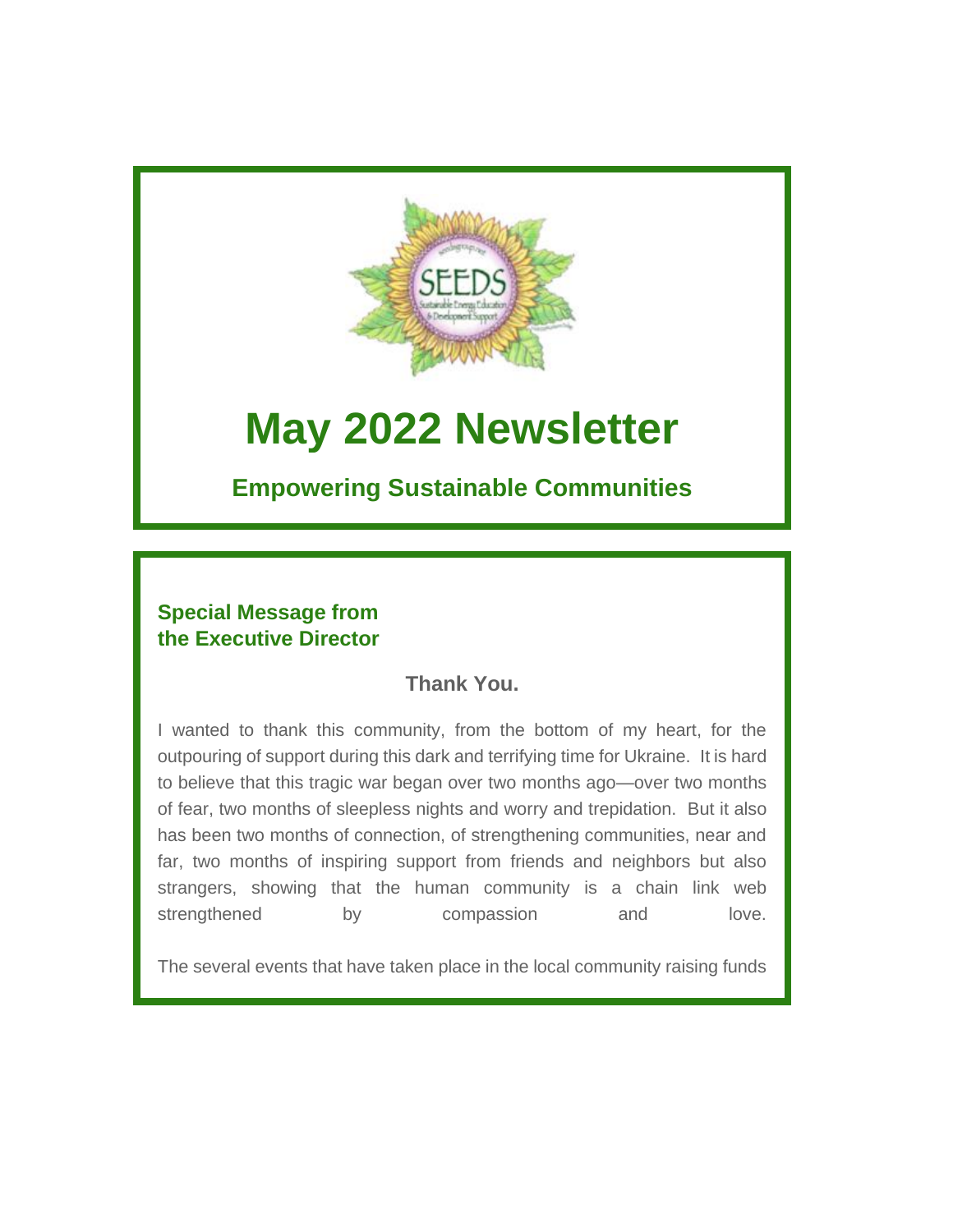for the people of Ukraine have been amazing. I was touched and honored to have been invited to participate in the fundraising event at the Wayne Hotel organized by Dustin Werner-Fazio, and I enjoyed the music provided by talented locals Owen Walsh, Shawn Caden and Dan Engvaldsen, the raffle of beautiful crafts showing off the skill of those who contributed, and the



time with friends new and old. I included pictures here. The donations our group [Ukraine TrustChain](https://seedsgroup.us4.list-manage.com/track/click?u=2de0c21d43d0fd0237e9e7b4f&id=63b2a3d274&e=95734a3485) have received have been incredible. I am also thrilled to share that [PBS Newshour](https://seedsgroup.us4.list-manage.com/track/click?u=2de0c21d43d0fd0237e9e7b4f&id=73141a8061&e=95734a3485) recently covered our TrustChain and the important work we are doing on the ground in Ukraine. [Watch](https://seedsgroup.us4.list-manage.com/track/click?u=2de0c21d43d0fd0237e9e7b4f&id=55bc16d177&e=95734a3485) Karina share her story as a volunteer throughout this war and our founder [Da Nichë](https://seedsgroup.us4.list-manage.com/track/click?u=2de0c21d43d0fd0237e9e7b4f&id=e44d72630d&e=95734a3485) share



his inspiration to start Ukraine TrustChain. I also encourage you to follow their progress on [their](https://seedsgroup.us4.list-manage.com/track/click?u=2de0c21d43d0fd0237e9e7b4f&id=5f95a03ca4&e=95734a3485)  Facebook **page.** 

As I reflect on the atrocities unfolding in the country of my birth, I return often to the connections between this conflict and the global energy crisis. For a thorough analysis of this connection, and strong arguments against the fossil fuel industry's position relative to the war, [check out this](https://seedsgroup.us4.list-manage.com/track/click?u=2de0c21d43d0fd0237e9e7b4f&id=13e1b1f6da&e=95734a3485)  [blog](https://seedsgroup.us4.list-manage.com/track/click?u=2de0c21d43d0fd0237e9e7b4f&id=13e1b1f6da&e=95734a3485) from [PennFuture.](https://seedsgroup.us4.list-manage.com/track/click?u=2de0c21d43d0fd0237e9e7b4f&id=fa22f79a4b&e=95734a3485) And while this conflict might feel geographically far away, consider the connections much closer to home, as legislation is being introduced in the Pennsylvania General Assembly to open the Delaware River Basin region to fracking. While the politics surrounding access

to gas deposits buried beneath the shale of our area are complicated, the PA Legislators' reasoning for introducing [HB2450](https://seedsgroup.us4.list-manage.com/track/click?u=2de0c21d43d0fd0237e9e7b4f&id=4dd252259b&e=95734a3485) and [HB2451](https://seedsgroup.us4.list-manage.com/track/click?u=2de0c21d43d0fd0237e9e7b4f&id=ff05e62d2b&e=95734a3485) are direct: they claim that war in Ukraine urges more energy independence for the United States and Pennsylvania and the way to enact that independence is to "increase our oil and gas production here within Pennsylvania." For an informative report on this proposed legislation [read this River Reporter](https://seedsgroup.us4.list-manage.com/track/click?u=2de0c21d43d0fd0237e9e7b4f&id=552e0e915e&e=95734a3485)  [article.](https://seedsgroup.us4.list-manage.com/track/click?u=2de0c21d43d0fd0237e9e7b4f&id=552e0e915e&e=95734a3485) I am disheartened by the short sightedness of relying on fossil fuels to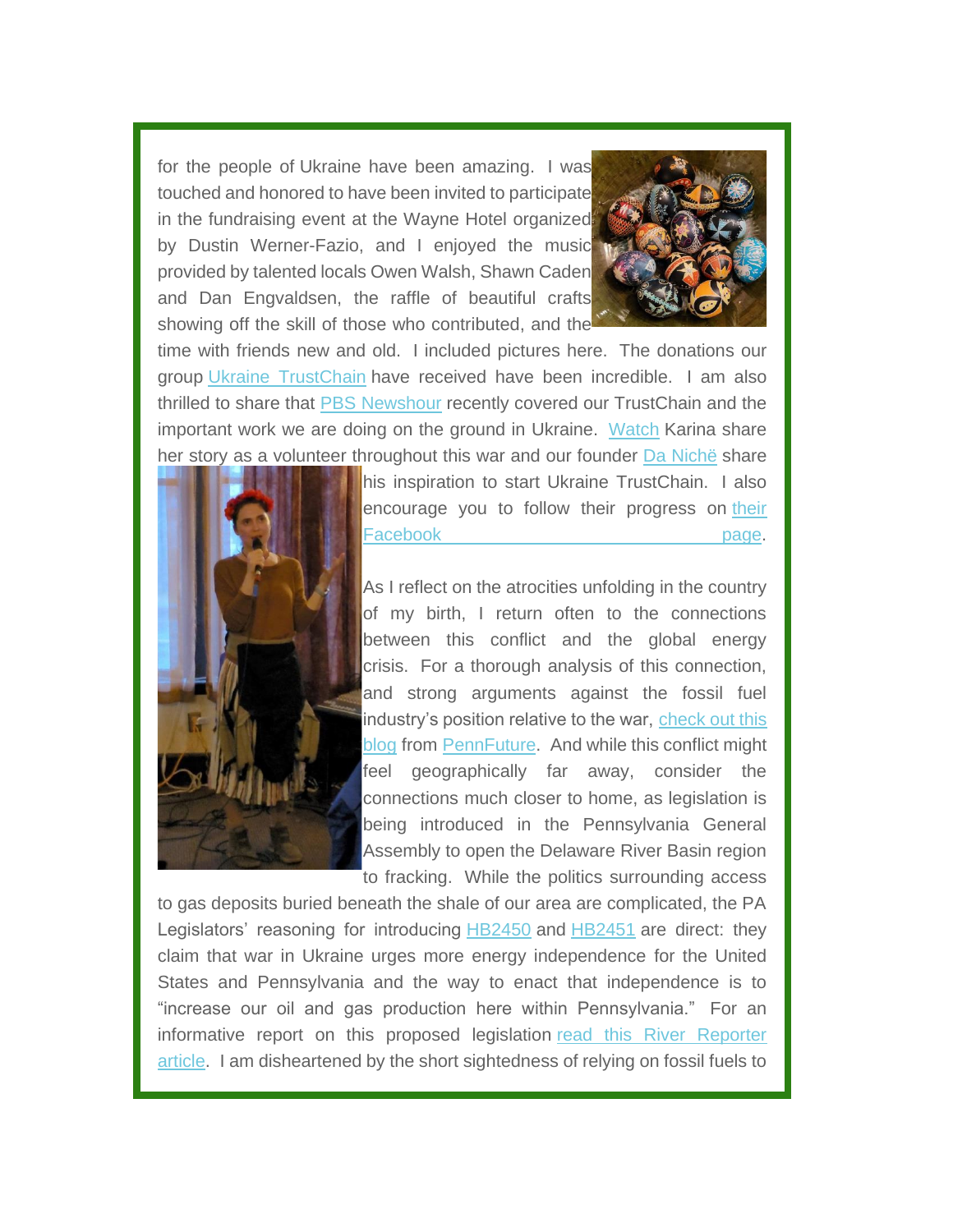free us from conflict, when renewable energy offers true independence, and

the progress towards more renewable energy sources grows every day. I urge you to [reach out to your](https://seedsgroup.us4.list-manage.com/track/click?u=2de0c21d43d0fd0237e9e7b4f&id=f8cac36433&e=95734a3485)  [elected](https://seedsgroup.us4.list-manage.com/track/click?u=2de0c21d43d0fd0237e9e7b4f&id=f8cac36433&e=95734a3485) [officials](https://seedsgroup.us4.list-manage.com/track/click?u=2de0c21d43d0fd0237e9e7b4f&id=9c97914069&e=95734a3485) if you feel strongly about this topic, and remind this community to vote-- Primary Elections are May 2012 2013 2022 2022 2023 2024 2022 2022 2023 2024 2022 2023 2024 2022 2023 2024 2022 2023 2024 2022 2023 20

During these dark days, heavy with apprehension for the future, it is important to take time to focus our personal energy on the good news all around us. Scroll down to read #SEEDSGoodNews stories, including: a story about a group of students in Spain who built a prototype for a self-sustaining greenhouse; about New



Jersey banning plastic bags; and about how global growth in renewable energy sources solar and wind are on track to meet targets curbing climate catastrophe.

And even better than good news is filling one's heart with gratitude—it is a good way to continue to face the challenges of tomorrow. Thank you to everyone who took a moment to help a stranger today or any day. Thank you to everyone who thought about a better tomorrow for everyone.

Thank you,

Olga Trushina

**#SEEDSGoodNews**

**New Jersey Bans Plastic Bags**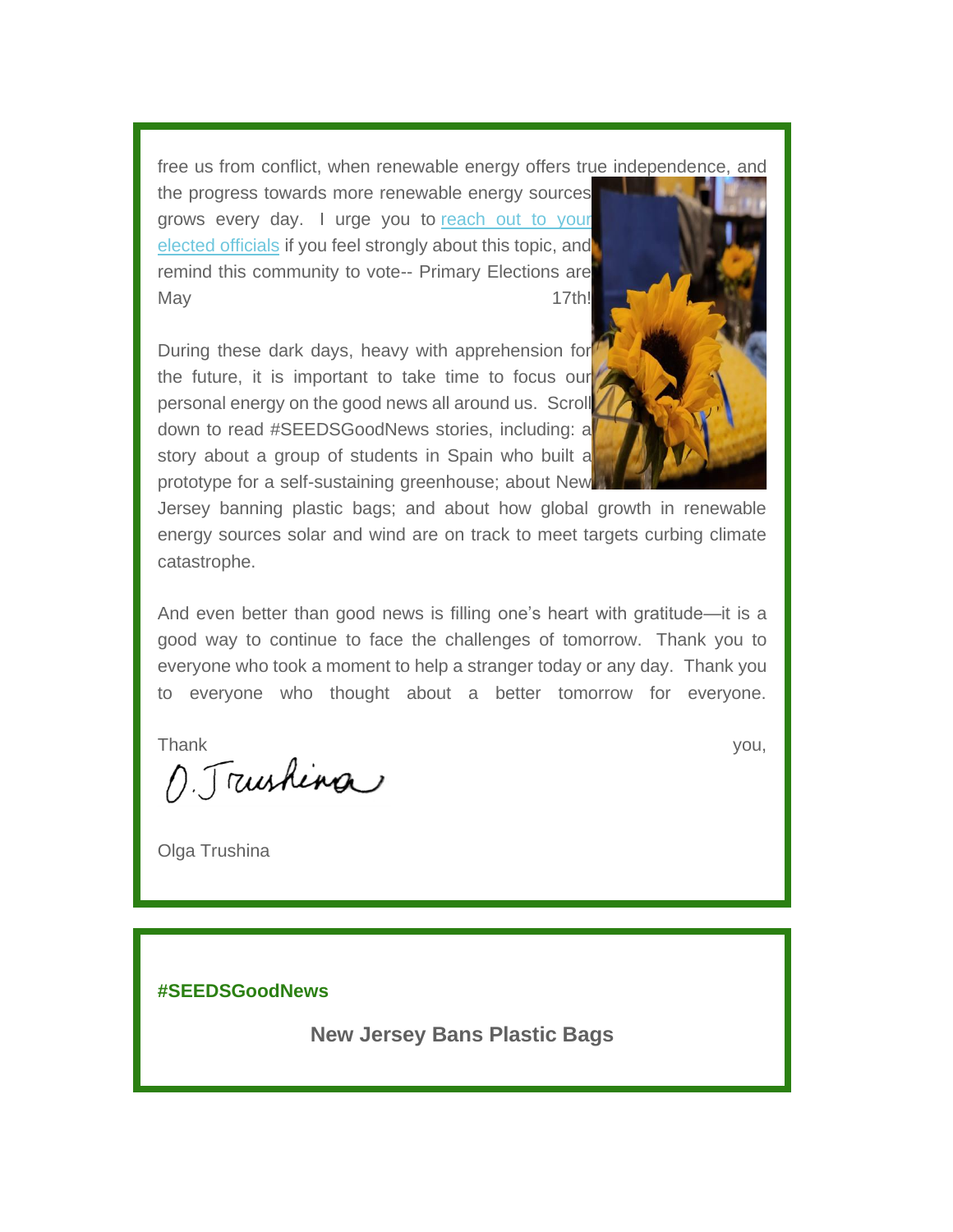New Jersey's ban on plastic carryout bags and polystyrene foam containers took effect on May 4th, 2022. This is 18 months after Governor Murphy signed the law, a grace period intended to allow ample time for stores and retailers, as well as shoppers, to prepare for the change. New Jersey joins eight other states who have [already banned the use of plastic](https://seedsgroup.us4.list-manage.com/track/click?u=2de0c21d43d0fd0237e9e7b4f&id=625f54afef&e=95734a3485) 

[bags,](https://seedsgroup.us4.list-manage.com/track/click?u=2de0c21d43d0fd0237e9e7b4f&id=625f54afef&e=95734a3485) and Hawaii, which has a "de facto ban" (they don't have any state legislation banning their use but are banned in all areas of the state through other means). What makes New

Jersey's new ban even more environmentally ambitious than its predecessors is the legislation's inclusion of paper carryout bags for certain retail establishments falling above a size threshold of 2,500 square feet meaning that large grocery stores are only allowed to provide or sell reusable carryout bags. Straws are also only available in New Jersey upon customer request, which is part of this same ban. For all the specifics of this law check out [this informational sheet](https://seedsgroup.us4.list-manage.com/track/click?u=2de0c21d43d0fd0237e9e7b4f&id=0c99c0b993&e=95734a3485) put out by the state of New Jersey.

The New Jersey legislation hopes to curb the staggering number of plastic bags put into circulation in that state each year, which [according to a](https://seedsgroup.us4.list-manage.com/track/click?u=2de0c21d43d0fd0237e9e7b4f&id=bb1652b123&e=95734a3485)  [citation in this article,](https://seedsgroup.us4.list-manage.com/track/click?u=2de0c21d43d0fd0237e9e7b4f&id=bb1652b123&e=95734a3485) is 4.4 billion! To give you an idea of how big that number actually is, [it would take a person over 95 years to count to 1 billion,](https://seedsgroup.us4.list-manage.com/track/click?u=2de0c21d43d0fd0237e9e7b4f&id=d51343e8cb&e=95734a3485) counting without ever stopping. If you wanted to count the number of plastic bags New Jersey uses a year before the ban, it would take you over As the set of the set of the set of the set of the set of the set of the set of the set of the set of the set of the set of the set of the set of the set of the set of the set of the set of the set of the set of the set of

[New York's plastic bag ban](https://seedsgroup.us4.list-manage.com/track/click?u=2de0c21d43d0fd0237e9e7b4f&id=19262e6cb6&e=95734a3485) officially began in March of 2020, though enforcing the ban was delayed first by a lawsuit and then by the Covid-19 pandemic. Connecticut first taxed plastic bags before banning them is 2021. Pennsylvania currently does not have any legislation regarding banning plastic bags, and unlike [18 states including Texas and](https://seedsgroup.us4.list-manage.com/track/click?u=2de0c21d43d0fd0237e9e7b4f&id=26165c9d7c&e=95734a3485)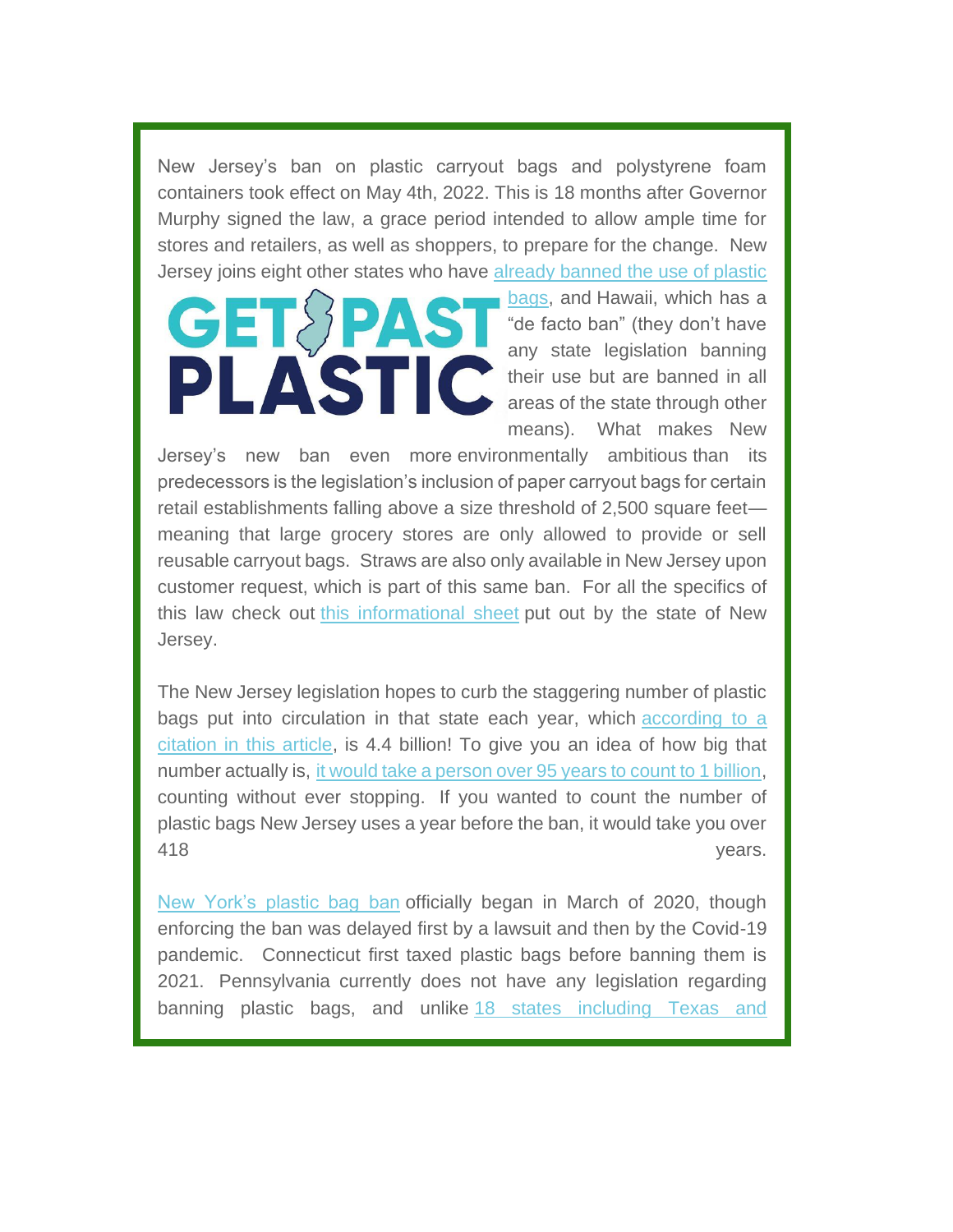[Florida](https://seedsgroup.us4.list-manage.com/track/click?u=2de0c21d43d0fd0237e9e7b4f&id=26165c9d7c&e=95734a3485) it does not have any [preemption laws](https://seedsgroup.us4.list-manage.com/track/click?u=2de0c21d43d0fd0237e9e7b4f&id=87b18becbd&e=95734a3485) prohibiting a ban on plastic bags either.

#### **#SolarDYK**

# *Solar Did You Know with Jack Barnett* **Part 4: Price Comparison**

Over the years, many SEEDS members have forwarded to us various solar installation proposals they've received as they have sought to install solar panels at their homes. As a general rule, SEEDS always recommends getting quotes from multiple certified contractors before selecting one. In

this series I will go over some key points to help you compare and evaluate those proposals should you receive them.

Previous months we have looked at [Array Capacity,](https://seedsgroup.us4.list-manage.com/track/click?u=2de0c21d43d0fd0237e9e7b4f&id=618e628c67&e=95734a3485) the ["Who" of](https://seedsgroup.us4.list-manage.com/track/click?u=2de0c21d43d0fd0237e9e7b4f&id=aba4573c29&e=95734a3485)  [Your Proposal,](https://seedsgroup.us4.list-manage.com/track/click?u=2de0c21d43d0fd0237e9e7b4f&id=aba4573c29&e=95734a3485) and the [Production](https://seedsgroup.us4.list-manage.com/track/click?u=2de0c21d43d0fd0237e9e7b4f&id=b046a126ae&e=95734a3485)  [Forecast](https://seedsgroup.us4.list-manage.com/track/click?u=2de0c21d43d0fd0237e9e7b4f&id=b046a126ae&e=95734a3485), all of which you can read at our website through those links. This month we are going to unpack the **Price Comparison**. There is a little math involved but it is very manageable.

comparison in solar array installations, or the normal basis of comparison in such discussions, is energy in the Northeast PA region.



Jack Barnett is a SEEDS Board member, the Food Circle Rep and a Director and Lead for Project The units used for price Development at the Clean Energy Co-op. enthusiastic and involved supporter of solar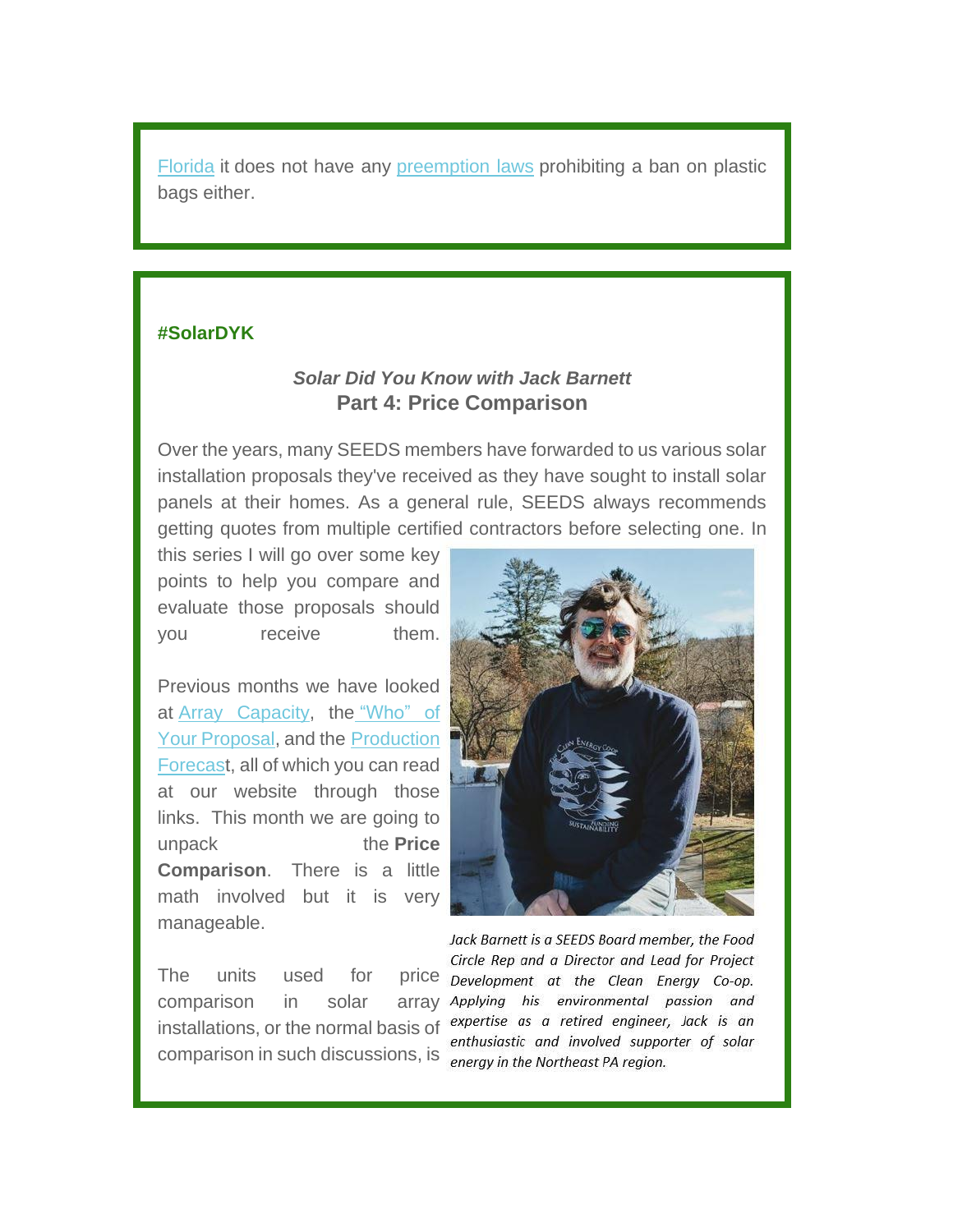"cost per watt." This is found by dividing the total price of the installation by the total watts of the system. To be clear about what each of those values are: When I say the "total price of the installation," I mean the bottom line, total number of the whole installation project, before any financing options, tax incentives or rebates, and including any sales tax, any engineering fees, town building permits or inspection fees, and the utility's interconnection fees—the total of every last dollar this installation will cost. If any of those things are left out of the total cost the bottom line could be another 10% more or higher.

Once you have that total cost, you will divide it by the total watts of the system, or the watts of DC capacity. Note though that systems are usually described in kilowatts, which are 1,000 watts. In other words, a 5.5 kilowatt system is actually 5,500 watts.

So, for example, if your total quote is \$15,000 for a 5.5kW system, divide 15,000 by 5,500, which equals \$2.73—this is good, especially considering recent inflation, but not great for a system on the smaller side in Northeast PA. We have noticed recent prices appear to be increasing slightly, whereas since the 1970s solar prices always declined year over year. Regardless, remember that since all projects have fixed costs for the installer, bigger arrays tend to be less expensive on a per-watt basis. See this page from [energysage.com](https://seedsgroup.us4.list-manage.com/track/click?u=2de0c21d43d0fd0237e9e7b4f&id=261dd46dc8&e=95734a3485) for what recent prices are typical around the country. While full of viable information comparing costs over a wide geographical area, you should note that this site deducts the [federal solar](https://seedsgroup.us4.list-manage.com/track/click?u=2de0c21d43d0fd0237e9e7b4f&id=ae92e8ba79&e=95734a3485)  [tax credit](https://seedsgroup.us4.list-manage.com/track/click?u=2de0c21d43d0fd0237e9e7b4f&id=ae92e8ba79&e=95734a3485) off their total quote before dividing by the watts, which we advise against—an educated consumer needs to know they're going to write a bigger check to the contractor, and if they then save on their taxes, great, but that's not the same as a discount or lower price.

As mentioned, we have noticed that per watt price increasing recently, especially as inflation has increased costs across the board, but we would advise that a per watt price over \$3 in the Northeastern PA area is getting unreasonable. Unfortunately, we've seen some out-of-state contractors' proposals for recent residential solar projects that are more than \$4/w.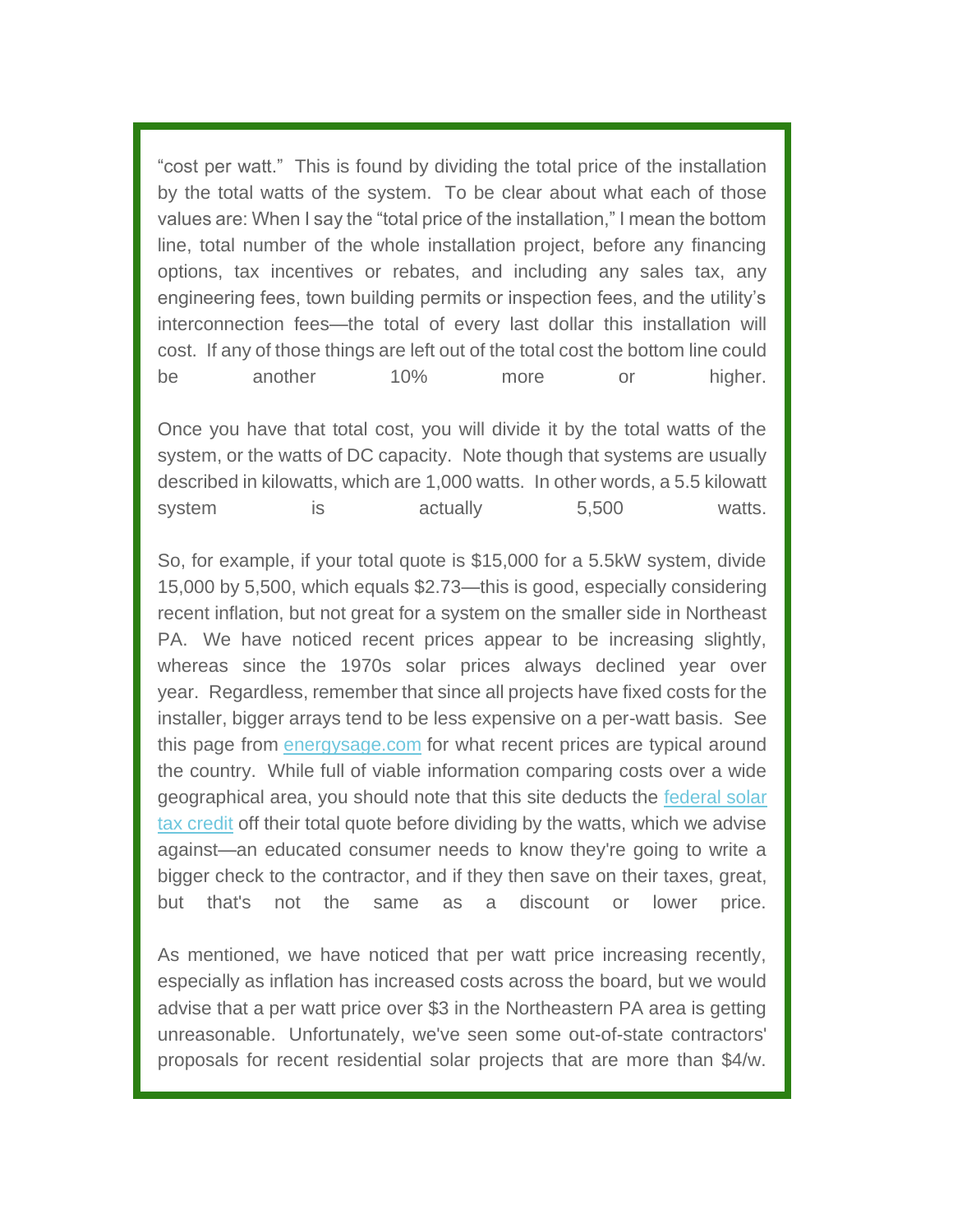That's crazy and a possible rip-off!

Look out next month when *Solar Did You Know* series will look at reader questions emailed to us at [info@seedsgroup.net.](mailto:info@seedsgroup.net) In the meantime, if you have questions relating to solar power or solar panel installation send them to us and we can include them in future installments!

### **#SEEDSGoodNews**

# **Greenhouse Prototype Produces 50% More Energy than it Uses**

According to [this article](https://seedsgroup.us4.list-manage.com/track/click?u=2de0c21d43d0fd0237e9e7b4f&id=2ebba00fff&e=95734a3485) from FastCompany.com, University architecture students from the Institute for Advanced Architecture of Catalonia in Barcelona have constructed a prototype greenhouse that produces 50%

more energy than it uses. The greenhouse uses solar panels, and the design can be replicated in a variety of habitats and climates. The prototype greenhouse is located in Collserola Natural Park near Valldura Labs, [a](https://seedsgroup.us4.list-manage.com/track/click?u=2de0c21d43d0fd0237e9e7b4f&id=e851ae0a58&e=95734a3485)  research center that is selfsufficient, but the design team aims to popularize the prototype for use in urban areas, such as on rooftops of buildings. The students were led by architects Daniel Ibáñez [Photo: @Adrià Goulg/courtesy IAAC/Pati Nunez Agency]

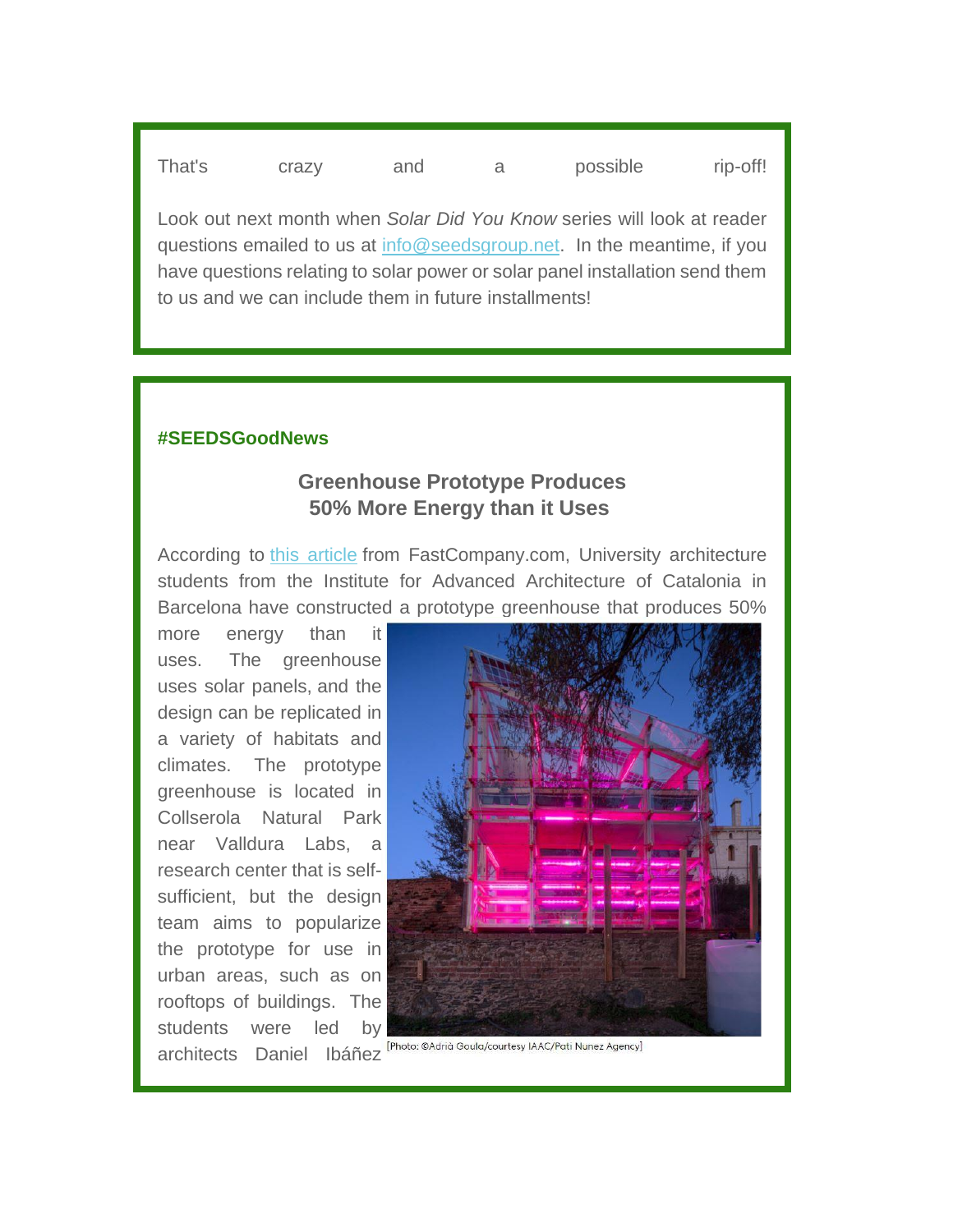and Vicente Guallart, the latter of whom wrote a [book](https://seedsgroup.us4.list-manage.com/track/click?u=2de0c21d43d0fd0237e9e7b4f&id=e15c2018bd&e=95734a3485) advocating for communities to maximize their own production of food and energy. The prototype, which is two floors and uses roof solar panels in a checkered pattern to power LED growing lights and an irrigation system, was finished in September 2021, but the team is working on a design ten times larger to be placed on a roof of a building in Barcelona. "Instead of giving money to buy food and paying energy companies, we should empower communities and buildings by creating new infrastructures that will make them stronger," Guallart says. "We can invest once and manage forever."

#### **Upcoming Events**

### **Register Now for Hempcrete Workshop, U-Pick Ramps**

#### **U-Pick Ramps Fundraiser**

[Delaware Valley Ramps](https://seedsgroup.us4.list-manage.com/track/click?u=2de0c21d43d0fd0237e9e7b4f&id=be3377143d&e=95734a3485) in Equinunk, PA invites guests to a guided harvest of a bounty of ramps that also supports our programs at SEEDS! For more information, and to purchase tickets to benefit SEEDS, use this link: [ramps-u-](https://seedsgroup.us4.list-manage.com/track/click?u=2de0c21d43d0fd0237e9e7b4f&id=5b247eb70a&e=95734a3485)

# U-PICK RAMPS FUNDRAISER **APRIL 22 - MAY 15, 2022**

Brought to you by Delaware Valley Ramps in Equinunk, PA. 20% of all ticket sales using our link will be donated to SEEDS.

[pick.eventbrite.com?discount=SEEDS.](https://seedsgroup.us4.list-manage.com/track/click?u=2de0c21d43d0fd0237e9e7b4f&id=5b247eb70a&e=95734a3485)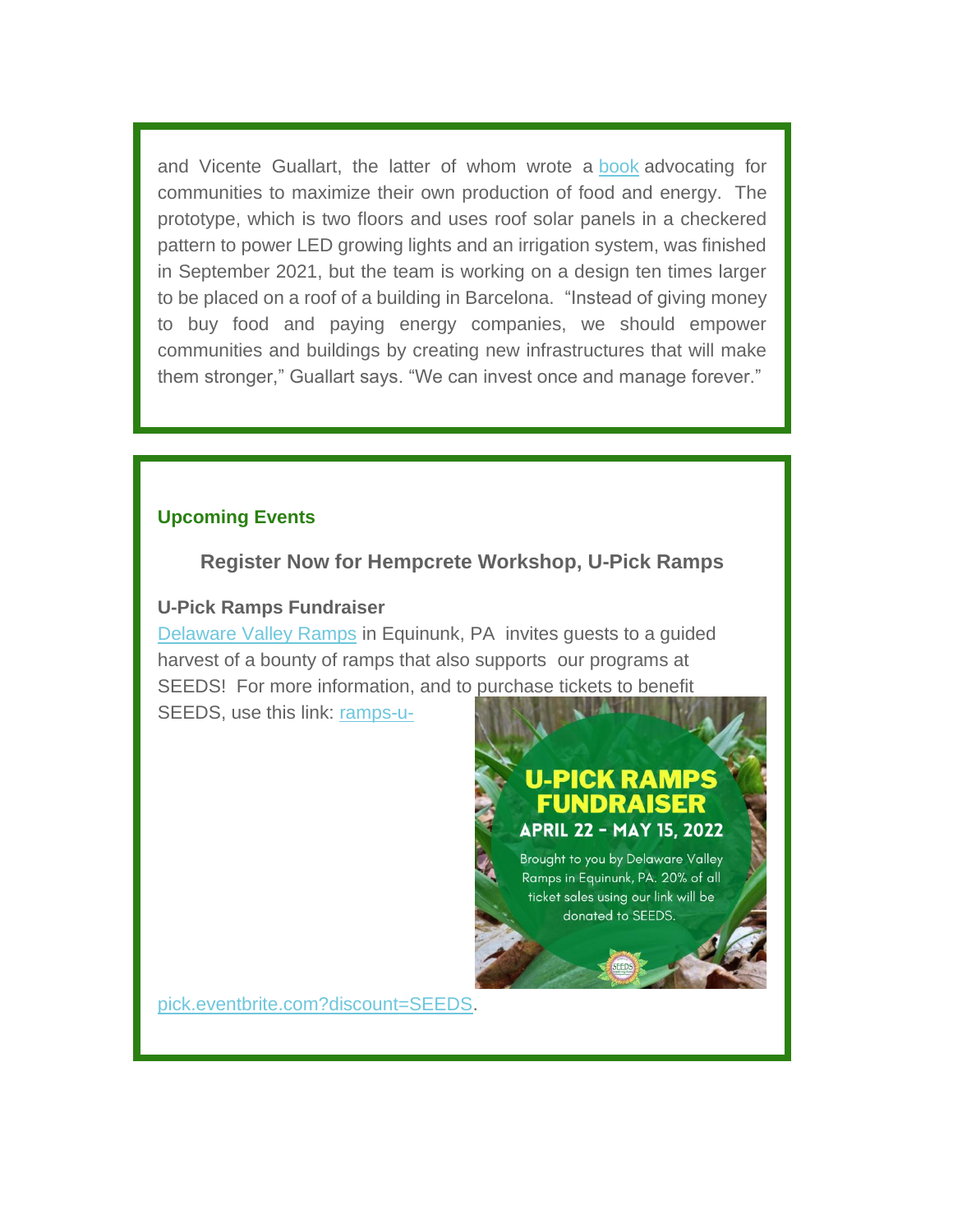Ramps are the first edible green plant of spring. Also known as wild leeks, they are related to garlic and onions and grow wild in the forests of the Upper Delaware River watershed. Participants will learn how to harvest, wash and store ramps and sustainably manage their forest for healthy resilient ramps growth. Recipes will be available to take home to cook up the ramps dug. Tools and equipment are provided on site right on the Delaware **River.** The extent of the extent of the extent of the extent of the River.

#### **Hempcrete Workshop**

SEEDS and Nature's Grace Health Foods & Deli have partnered to bring an extensive, hands-on workshop on hempcrete. A seminar will be hosted on Thursday, May 12 at 7pm at the Cooperage Project in Honesdale, followed by an all-day hands-on workshop on Friday, May 13 from 8am to 5pm at 168 Church St. in Prompton. The seminar will be led by hempcrete expert Cameron McIntosh, founder of [Americhanvre Home Building](https://seedsgroup.us4.list-manage.com/track/click?u=2de0c21d43d0fd0237e9e7b4f&id=cdc145bf7d&e=95734a3485)  [Solutions](https://seedsgroup.us4.list-manage.com/track/click?u=2de0c21d43d0fd0237e9e7b4f&id=cdc145bf7d&e=95734a3485) and the hands-on workshop will continue each day through the weekend and Monday. More [information on the event and registration can](https://seedsgroup.us4.list-manage.com/track/click?u=2de0c21d43d0fd0237e9e7b4f&id=71de2525b3&e=95734a3485)  [be found at](https://seedsgroup.us4.list-manage.com/track/click?u=2de0c21d43d0fd0237e9e7b4f&id=71de2525b3&e=95734a3485) [here.](https://seedsgroup.us4.list-manage.com/track/click?u=2de0c21d43d0fd0237e9e7b4f&id=b80c0f8aa9&e=95734a3485)



Workshop attendees will learn to build a hempcrete structure, including forming the walls and roof, mortar-mixing the hempcrete and details on finishing walls and

electrical. The concrete pad has already been placed and the building is framed out and ready for electricity. The hands-on component will continue throughout the weekend, with a goal of finishing the walls and roof by Monday. Lunch will be provided by [Nature's Grace.](https://seedsgroup.us4.list-manage.com/track/click?u=2de0c21d43d0fd0237e9e7b4f&id=3a1e6aa452&e=95734a3485)

### **#SEEDSGoodNews**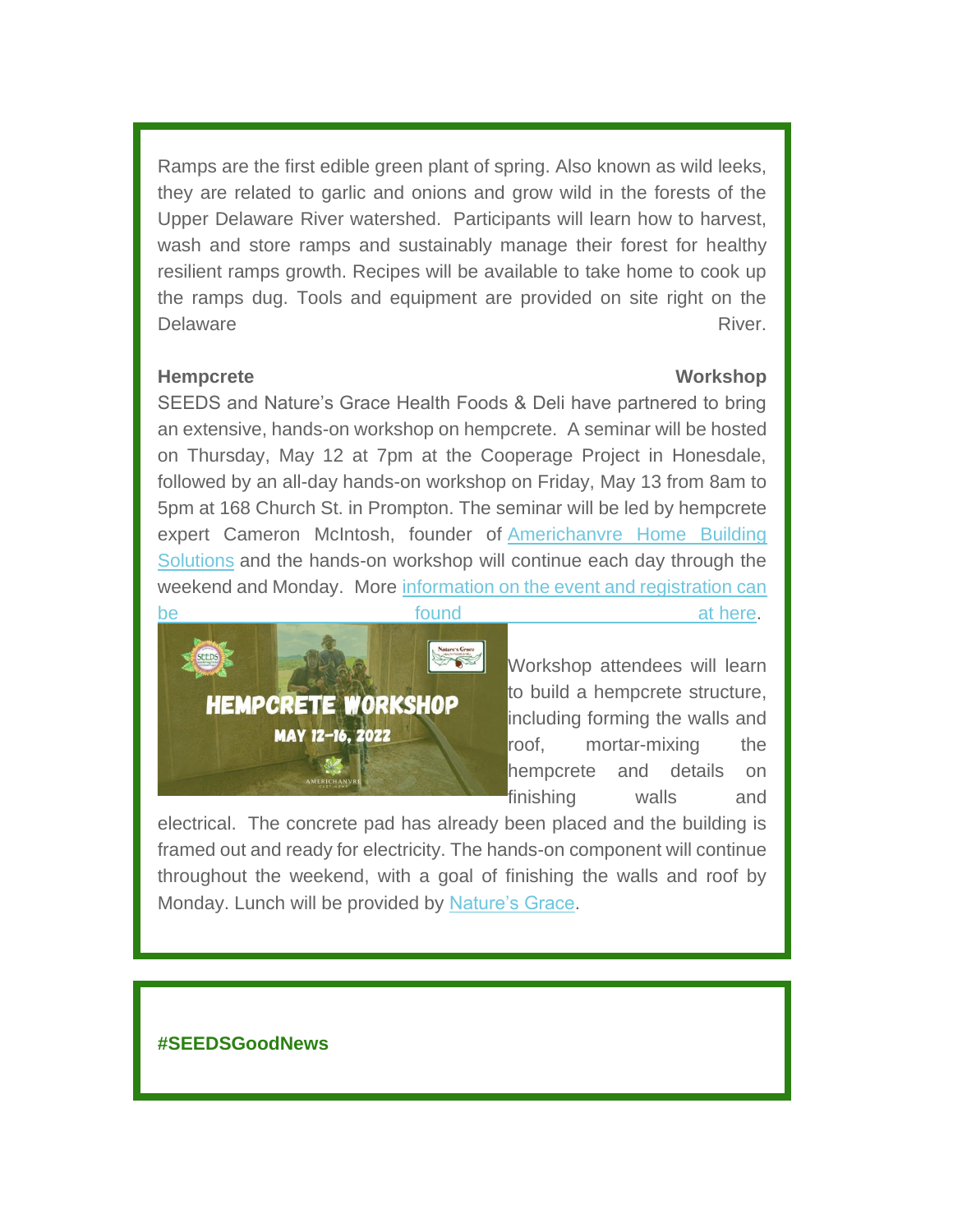# **Global Trends in Renewable Energy on Track to Curb Global Warming**

[According to Reuters,](https://seedsgroup.us4.list-manage.com/track/click?u=2de0c21d43d0fd0237e9e7b4f&id=429b0a00d1&e=95734a3485) independent climate think tank [Ember](https://seedsgroup.us4.list-manage.com/track/click?u=2de0c21d43d0fd0237e9e7b4f&id=7adb36630a&e=95734a3485) reported recently that if solar and wind growth continue with the last ten year average compound growth rate, the growth in renewable energy can be enough to cap global warming to 1.5 degrees Celsius. The report showed that wind and solar energy continues to grow, and accounted for 10.3% of global electricity generation in 2020. While energy consumption across the globe has increased, and fossil fuel and coal sources continue to produce the majority of electricity, and the biggest barriers to more renewable energy growth are logistical and bureaucratic issues like permitting of facilities, according to the think tank. This means the potential for a transition to full renewable energy is there, and governments and municipalities need to see this transition as a priority for it to grow faster. The article cited the Netherlands, Australia and Vietnam as having the fastest growth rates for renewable sources of energy, "switching around 10% of their electricity demand from fossil fuels to wind and solar in the last two years." Read the [full article here.](https://seedsgroup.us4.list-manage.com/track/click?u=2de0c21d43d0fd0237e9e7b4f&id=523df81896&e=95734a3485)

The global trends are good news indeed, but there is work to be done to get the United States higher on this list. As primary elections are fast approaching, ask [your favorite candidates](https://seedsgroup.us4.list-manage.com/track/click?u=2de0c21d43d0fd0237e9e7b4f&id=36be1521b5&e=95734a3485) how they plan to fast track [community solar](https://seedsgroup.us4.list-manage.com/track/click?u=2de0c21d43d0fd0237e9e7b4f&id=d121439c16&e=95734a3485) legislation in Pennsylvania.

#### **#SEEDSGoodNews**

Do you have any #SEEDSGoodNews stories to share with the SEEDS community? Send them to us at [info@seedsgroup.net](mailto:info@seedsgroup.net) or tag us on social media! They can be local stories from your community, or stories from around the world--anything to celebrate and spread the word about